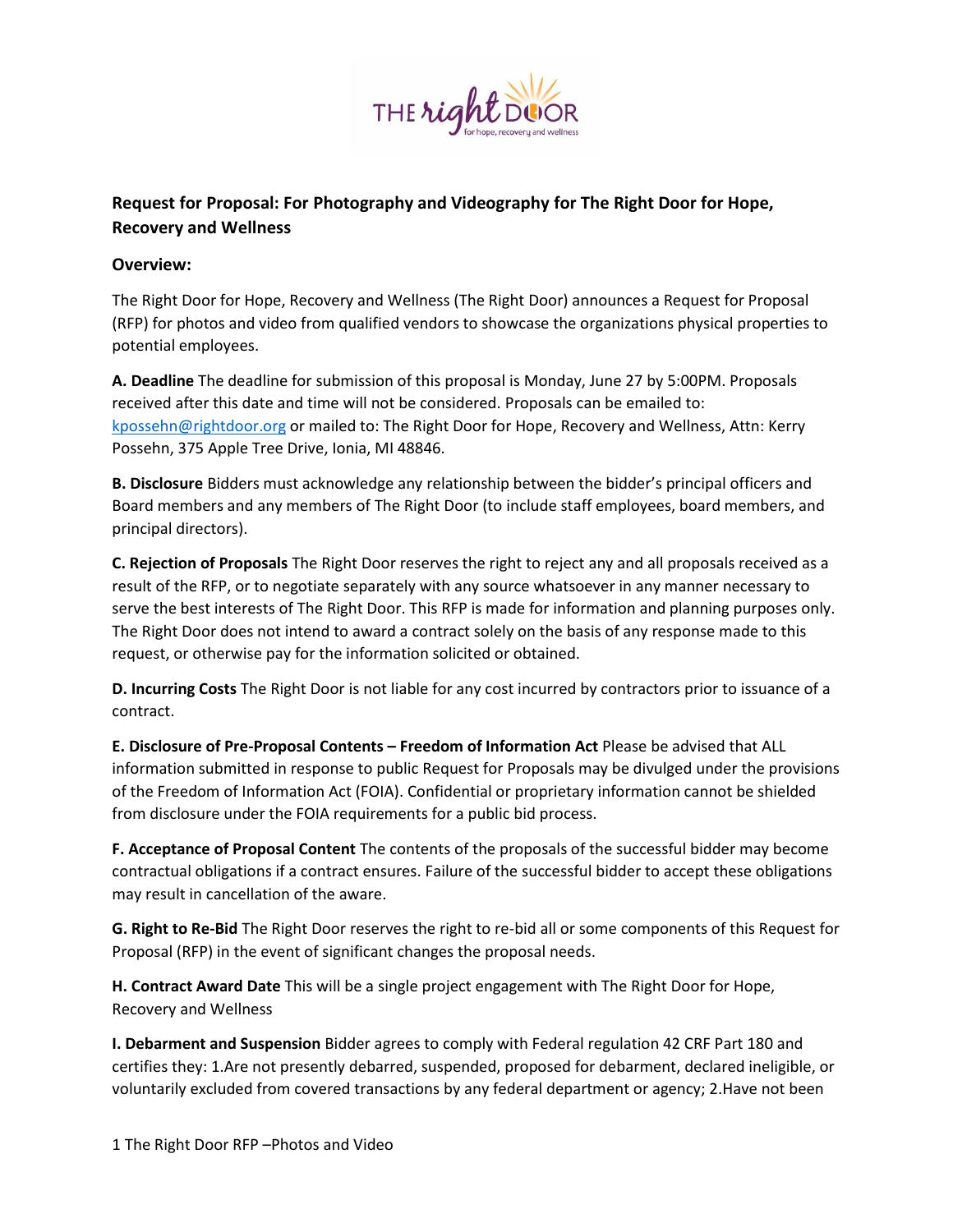

convicted of or had a civil judgment rendered against them for commission of fraud or a criminal offense in connection with obtaining, attempting to obtain, or performing a public (federal, state, or local) transaction or contract under a public commission of embezzlement, theft, forgery, bribery, falsification or destruction of records, making false statements, or receiving stolen property; 3. Are not presently indicted or otherwise criminally or civilly charged by a government entity (federal, state or local) with commission of any of the offenses enumerated above, and: 4.Have not had one or more public transactions (federal, state or local) terminated for cause or default.

### **Project Goals:**

Deliver 3-5 quality photos of each physical building location – Belding, Ionia and Portland, MI. Deliver a maximum length video of 90 seconds of the three building locations. The goal of the photos and video is to showcase our three locations in an engaging and creative manner to help potential employees get an understanding of their potential new work environment.

The Right Door will be provided proof of rights to the end product photographs and video by the contractor.

#### **Contractor Responsibilities:**

The selected Vendor shall comply with all privacy and security standards as stipulated by the Health Insurance Portability and Accountability Act (HIPAA) of 1996.

The selected Vendor shall comply with all Federal and Michigan Laws, regulations and the Michigan Administrative Code, the Michigan Mental Health Code, and the Michigan Department of Health and Human Services (MDHHS) Contractual obligations.

#### **Vendor Requirements:**

• The selected Vendor should have a minimum of two (2) years' experience in photography and videography.

• The selected Vendor must have the capacity to provide the services described in this RFP.

• The selected Vendor shall possess licensure or certification as needed and/or required and accreditation by a nationally recognized accreditation organization as needed and/or required by federal, state, or local statute or professional requirement.

• The selected Vendor must be able to complete the project by July 31, 2022. If the selected Vendor cannot complete provision of services as outlined in this RFP by July 31, they should submit a timeline for a plan for full implementation.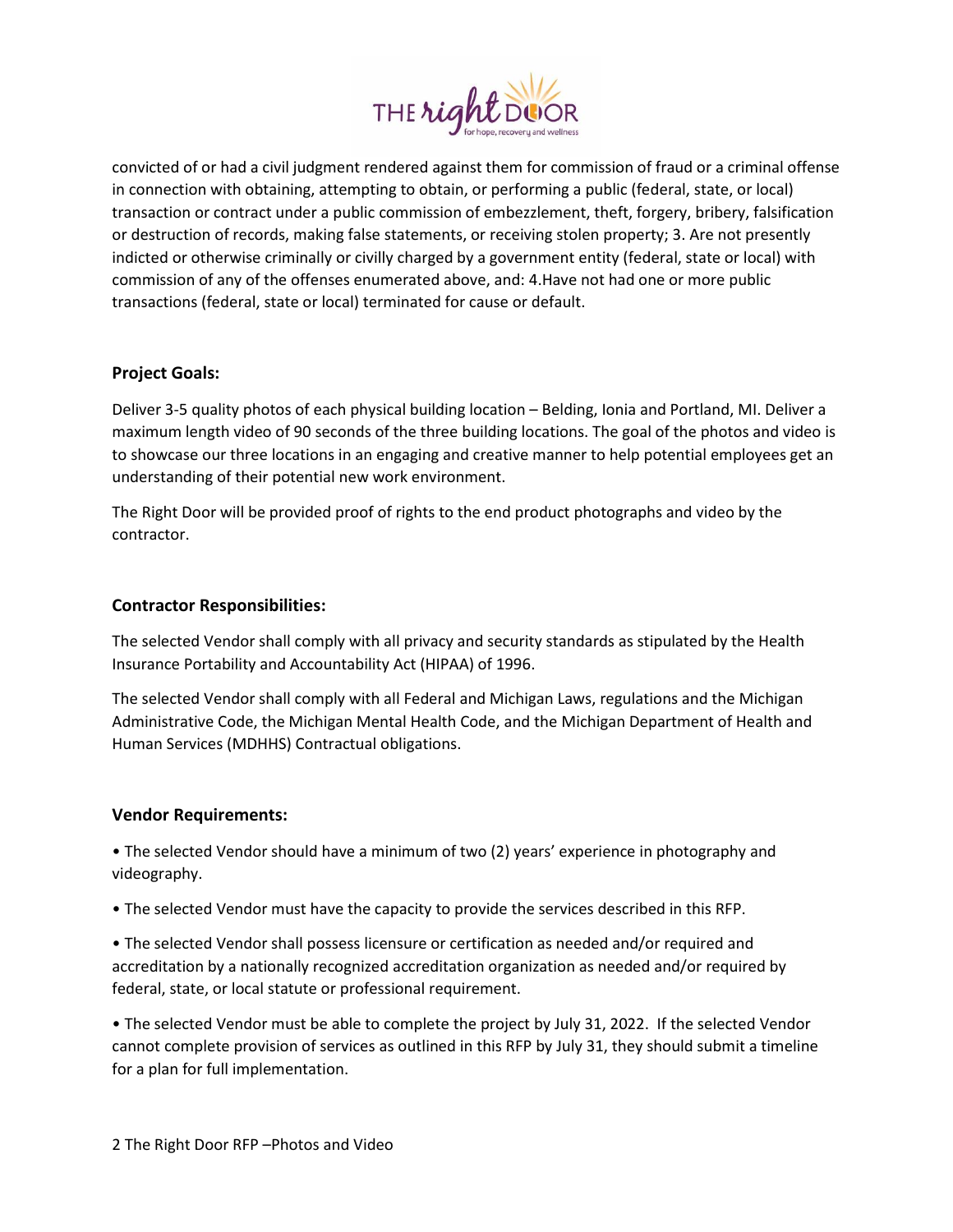

## **Content of Proposal:**

**A. Title Page** Please identify the RFP subject, name of your business, address, and lead contact individual at along with their contact information.

**B. Table of Contents** Include a clear identification of the material by section and page number.

**C. Description of Scope of Work** The proposal should describe a work plan indicating the bidder's approach that will accomplish the specific tasks outlined in the RFP. The bidder should describe the philosophy that will be utilized, along with the interest and capacity to meet the requirements outlined in this RFP. Within the scope of work, the bidder(s) should develop and outline statements and/or objectives which will clearly identify the goals and expectations of the project. Please describe, in detail, the methodology, tools, and/or techniques that would be utilized to complete this project for The Right Door. This description should minimally include, but not be limited to:

• A description of how you would propose completing this project.

• Clarify your plan for capturing photos and video, proposed timelines, and staffing resources to accomplish tasks.

• A description of how the photographs will be compiled, edited, and shared with The Right Door.

• A description of how the video will be compiled, edited and shared with The Right Door.

**D. Organization's Qualifications and Experience** Overview of the bidder's business, the number and nature of the staff to be employed for this project, and the type of technology in place for this project. The bidder should describe any qualifications and/or experience and/or demonstrated competency specifically related to real estate photography and video executed for businesses.

**E. Identification of Anticipated Problems** The proposal should identify and describe any anticipated or potential problems, the approach to resolving these problems and any special assistance that will be requested from The Right Door.

**F. Selected Vendor's Assurances** The selected Vendor(s) will be required to assume responsibility for all services offered in their proposal. The Vendor must agree not to discriminate against employees or applicants for employment on the basis of race, religion, color, national origin or handicap.

**G. Costing of Execution of the Project** The bidder(s) must provide their rate for carrying out photography and video marketing as outlined above. Detailed fee-related information should be included in the proposal as well; this should include a total project cost with an itemized breakdown for review.

**H. Examples of Previous Work** The bidder(s) must provide evidence of past work by sharing links to their past work with The Right Door. Evidence must include photographs and videos. A maximum of 5 projects can be shared for evidence.

3 The Right Door RFP –Photos and Video